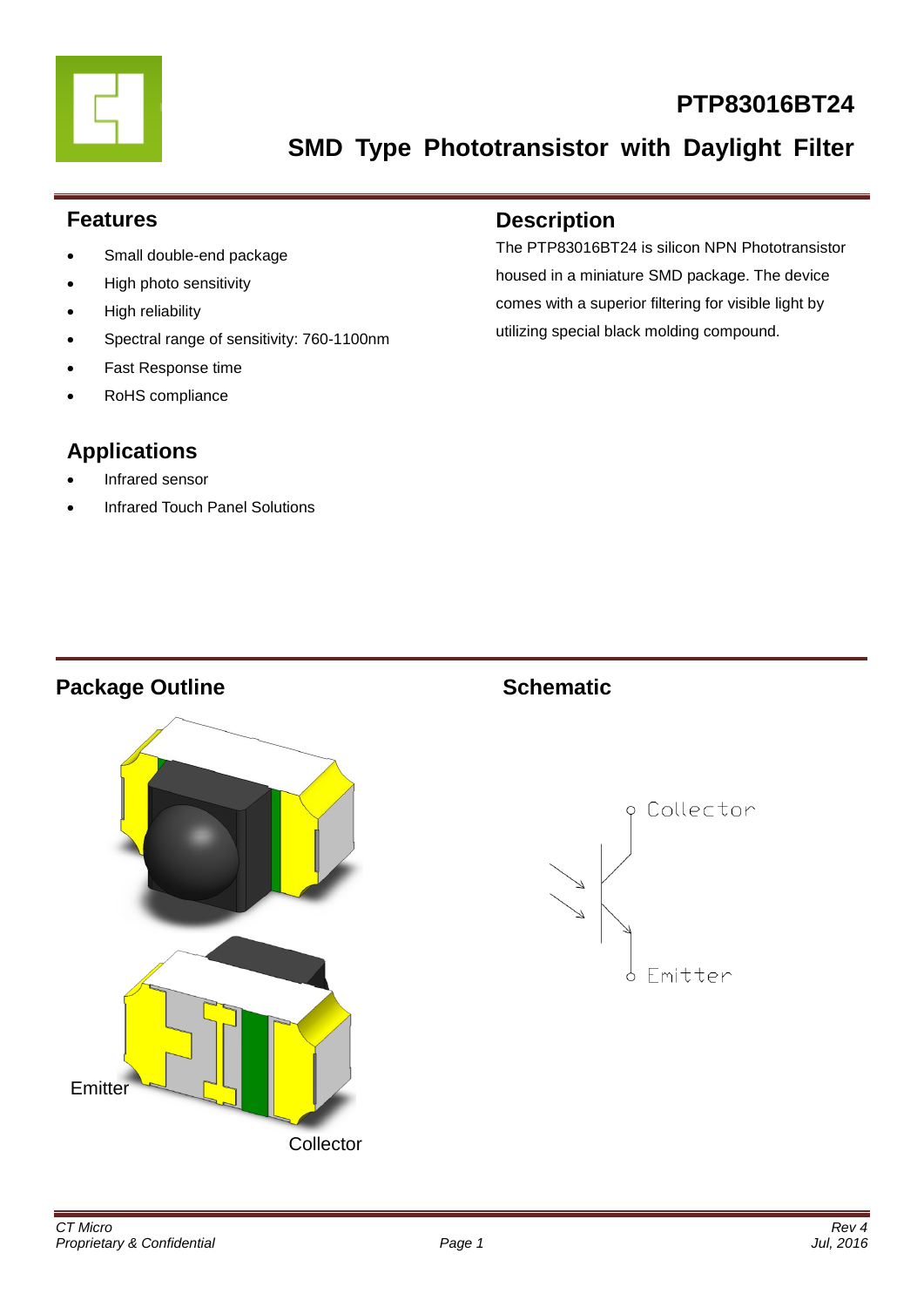

### **Absolute Maximum Rating at 25<sup>0</sup>C**

| <b>Symbol</b>                | <b>Parameters</b>                | <b>Ratings</b> | <b>Units</b> | <b>Notes</b> |
|------------------------------|----------------------------------|----------------|--------------|--------------|
| Ic                           | <b>Collector Current</b>         | 20             | mA           |              |
| <b>B</b> <sub>vCEO</sub>     | <b>Collector-Emitter Voltage</b> | 35             | V            |              |
| <b>B</b> <sub>vECO</sub>     | <b>Emitter-Collector Voltage</b> | 5              | V            | 2            |
| ${\mathsf T}_{\mathsf{opr}}$ | <b>Operating Temperature</b>     | $-40 - +85$    | $^{0}C$      |              |
| $T_{\text{stg}}$             | Storage Temperature              | $-40 - +100$   | $^{0}C$      |              |
| $\mathsf{T}_{\mathsf{sol}}$  | <b>Soldering Temperature</b>     | 260            | $\rm ^{0}C$  | 3            |
| $P_{to}$                     | <b>Total Power Dissipation</b>   | 150            | mW           |              |

### **Optical Characteristics**

| <b>Symbol</b> | <b>Parameters</b>       | <b>Test Conditions</b> | Min | Typ   | Max  | <b>Units</b> | <b>Notes</b> |
|---------------|-------------------------|------------------------|-----|-------|------|--------------|--------------|
| Λ             | Spectral Bandwidth      | -                      | 760 | -     | 1100 | nm           |              |
| λP            | <b>Peak Sensitivity</b> | -                      | -   | 880   |      | nm           |              |
| $\theta$ 1/2  | View Angle              | $Vce = 5V$             | ۰   | ±22.5 | ۰    | deg          |              |

#### **Electrical Characteristics**

| <b>Symbol</b>             | <b>Parameters</b>              | <b>Test Conditions</b>                     | <b>Min</b> | <b>Typ</b> | <b>Max</b> | <b>Units</b> | <b>Notes</b> |
|---------------------------|--------------------------------|--------------------------------------------|------------|------------|------------|--------------|--------------|
| <b>I</b> CEO              | Dark Current                   | $Ee=0mW/cm^2$                              | ۰          | ۰          | 100        | nA           |              |
|                           |                                | $VCE = 20V$                                |            |            |            |              |              |
| VCE(sat)                  | Collector-Emitter              | $Ee=1mW/cm^2$                              | ۰          | -          | 0.4        | V            |              |
|                           | <b>Saturation Voltage</b>      | $lc=1.4mA$                                 |            |            |            |              |              |
| $\mathsf{I}_{\mathsf{C}}$ | <b>Collector Light Current</b> | $Ee=1mW/cm^2$                              | 1.4        | 2.8        | 4.4        | mA           | 4            |
|                           |                                | λ <sub>P</sub> =940nm, V <sub>CE</sub> =5V |            |            |            |              |              |
| $C_T$                     | <b>Terminal Capacitance</b>    | $Ee=0mW/cm^2$                              | ۰          | 3.80       | ۰          |              |              |
|                           |                                | f=1MHz, VcE=5V                             |            |            |            | pF           |              |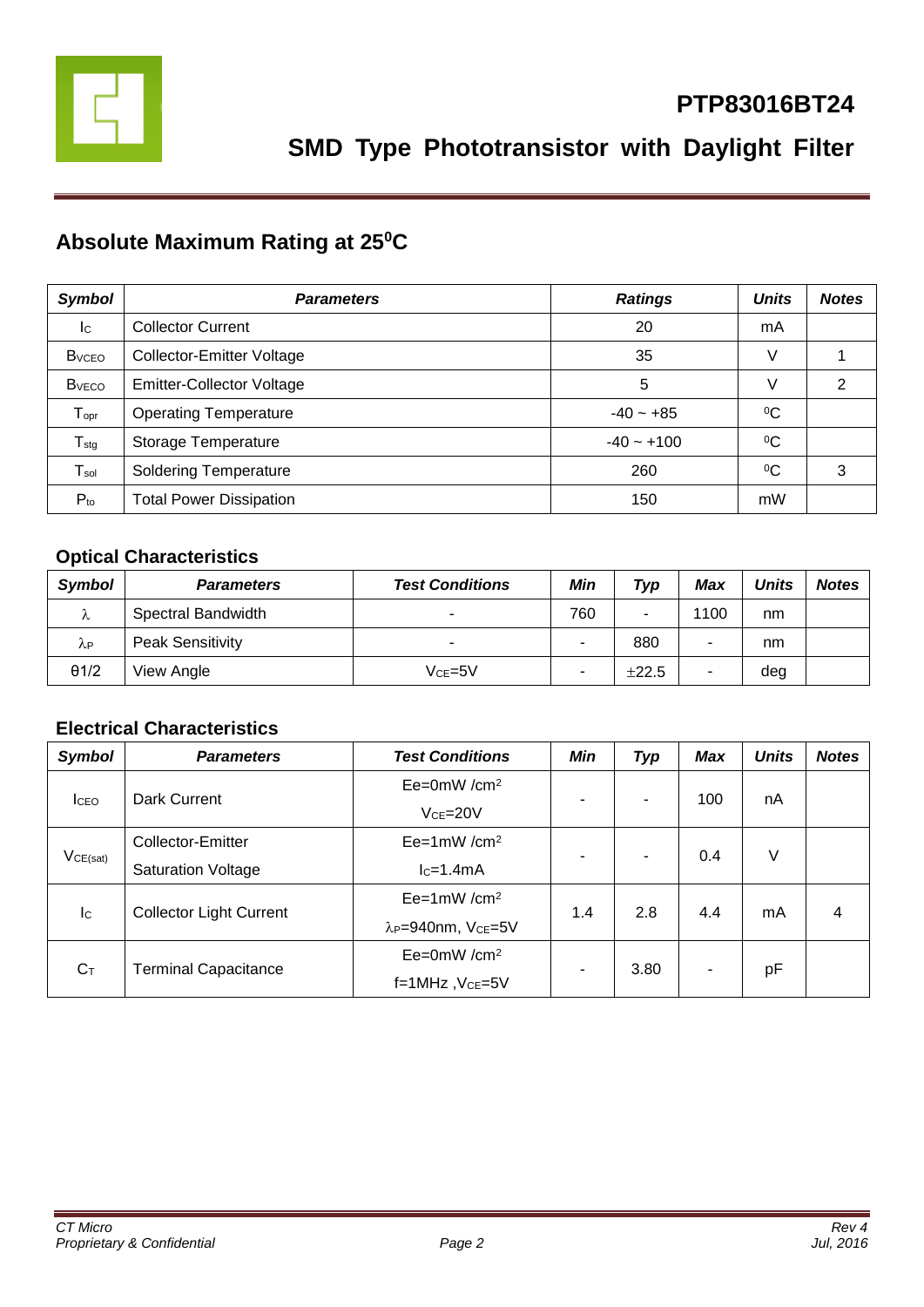

### **PTP83016BT24**

### **SMD Type Phototransistor with Daylight Filter**

#### **Switching Characteristics**

| <b>Symbol</b>    | <b>Parameters</b>   | <b>Test Conditions</b>                                     | Min | Typ | <b>Max</b> | Units | <b>Notes</b> |
|------------------|---------------------|------------------------------------------------------------|-----|-----|------------|-------|--------------|
| tr               | Rise Time           | $V_{ce}$ = 5V, R <sub>L</sub> = 100 $\Omega$<br>$lc=1.0mA$ | ۰   | 6   | ۰          |       |              |
|                  | <b>Fall Time</b>    |                                                            |     |     |            |       |              |
| $t_{on}$         | Turn on Delay Time  |                                                            |     | 11  | -          | μs    | 5            |
| t <sub>off</sub> | Turn off Delay Time |                                                            |     | 7.9 | -          |       |              |

#### **Notes:**

- 1 : Test conditions : Ic=100μA, Ee=0mW/cm<sup>2</sup>.
- 2 : Test conditions : I<sub>E</sub>=100μA, Ee=0mW/cm<sup>2</sup>.
- 3 : Soldering time≦5 seconds.
- 4 : Ic Bin Rank : (Tolerance of Collector Light Current: ±10%)

| Bin Code | Та  | Tb  |
|----------|-----|-----|
| Min      | 1.4 | 2.4 |
| Max      | 2.4 | 4.4 |

5 : Test circuit:

#### Detector



Switching Time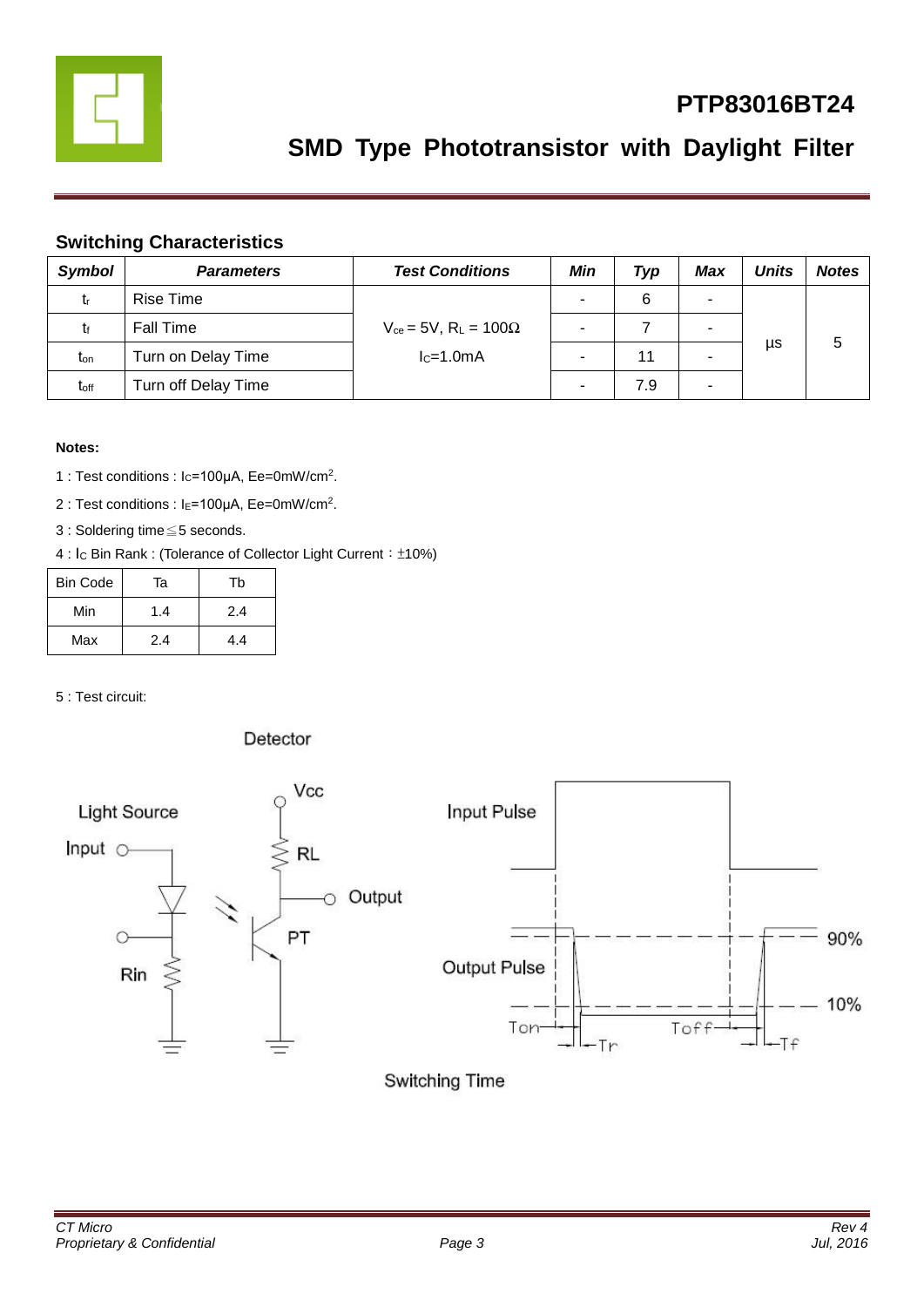

**SMD Type Phototransistor with Daylight Filter**

### **Typical Characteristic Curves**

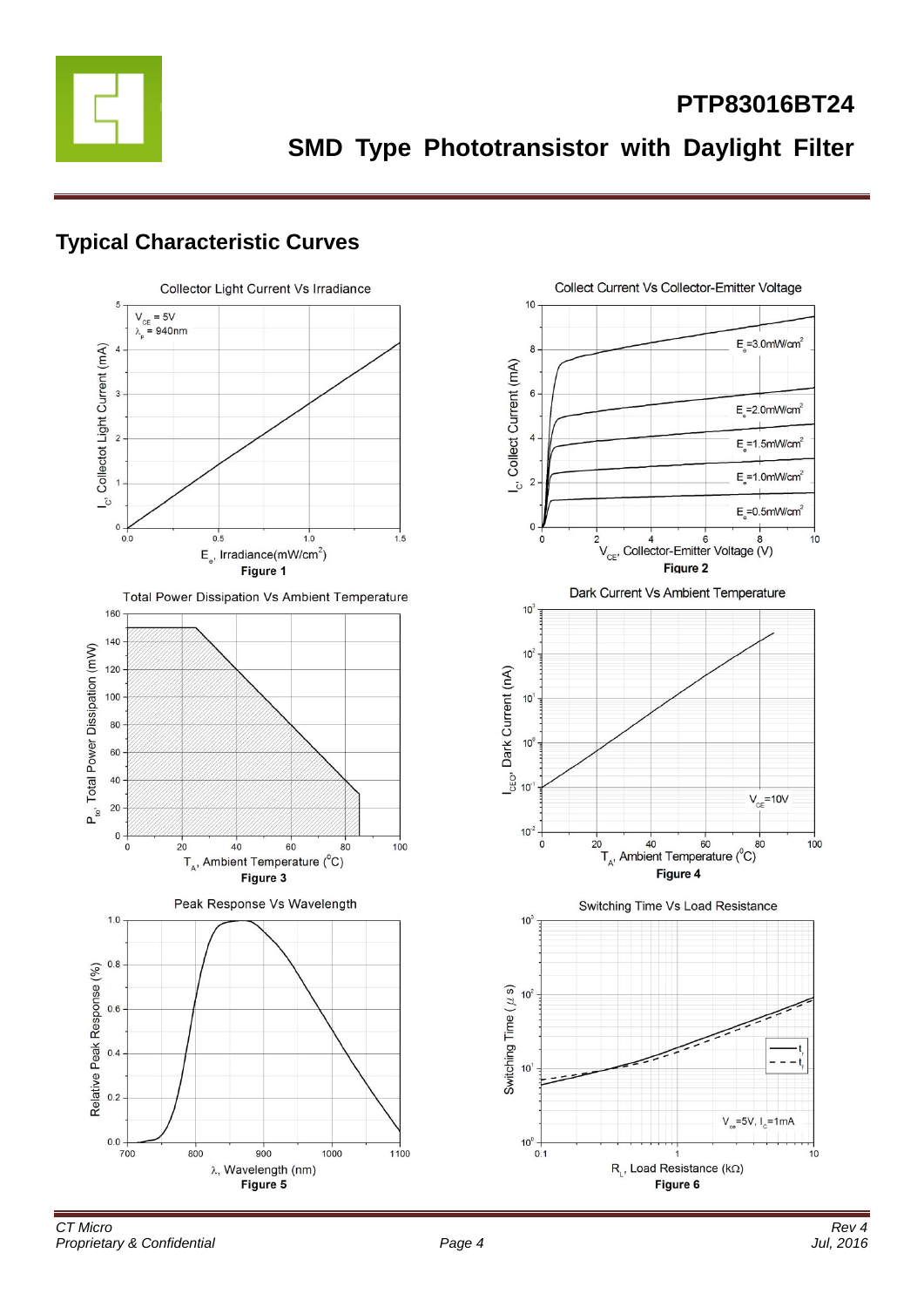

### **Typical Characteristic Curves**

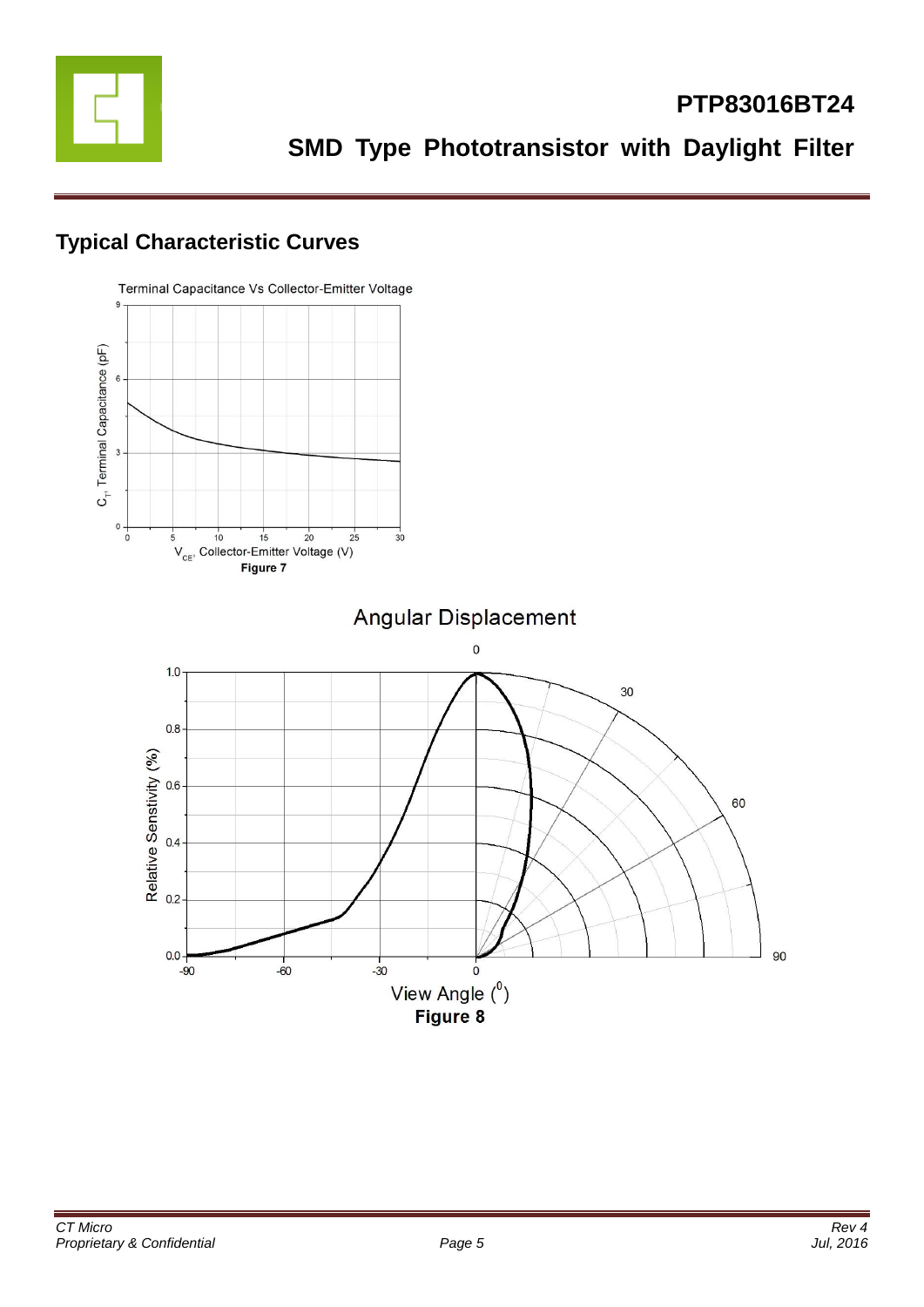



# **Package Dimension** *All dimensions are in mm, unless otherwise stated*

### **Recommended Soldering Mask** *All dimensions are in mm, unless otherwise stated*



### **Ordering Information**

| <b>Part Number</b> | <b>Description</b> | <b>Quantity</b> |
|--------------------|--------------------|-----------------|
| PTP83016BT24       | Tape & Reel        | 2500 pcs        |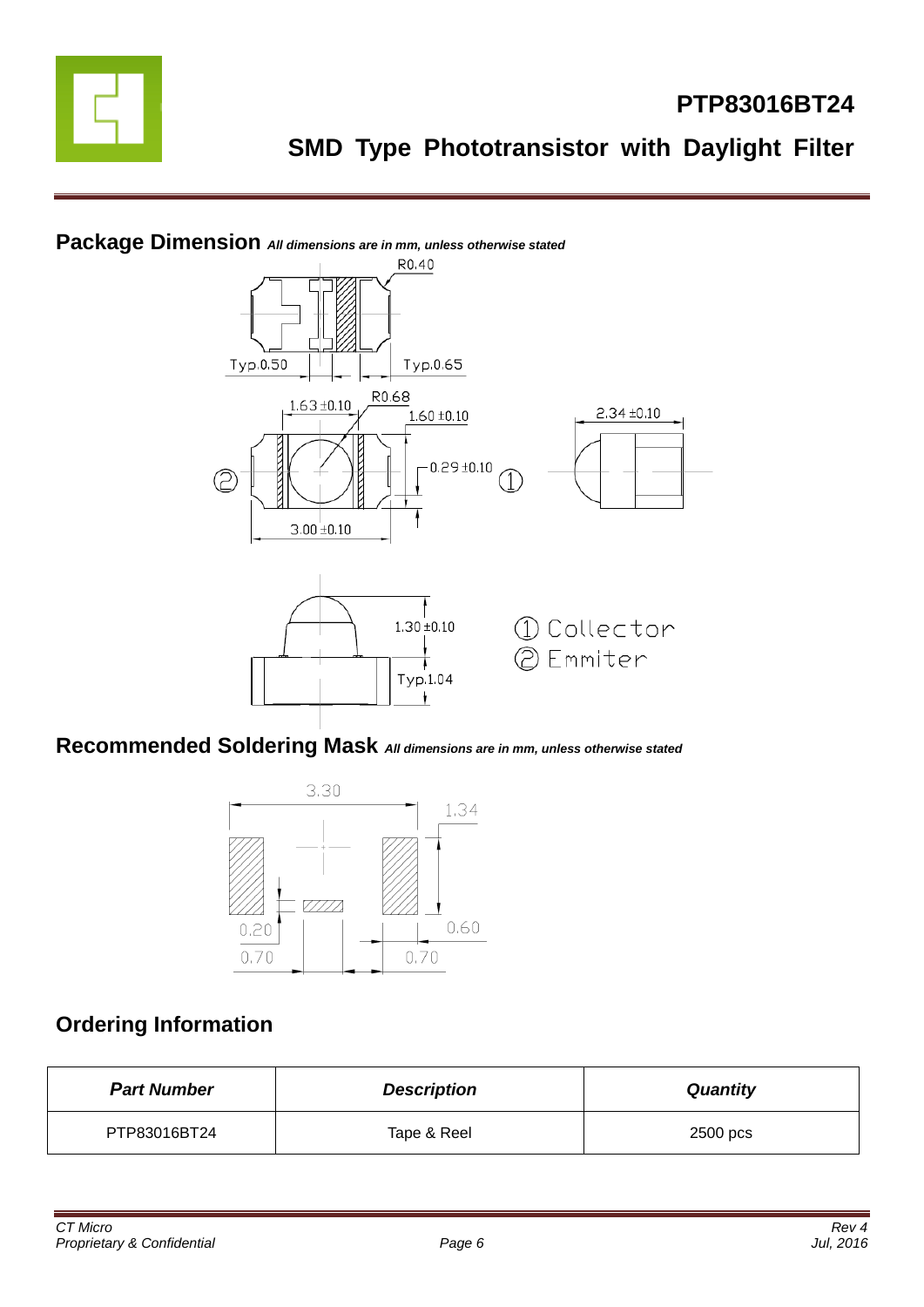



### **Reel Dimension** *All dimensions are in mm, unless otherwise stated*

**Tape Dimension** *All dimensions are in mm, unless otherwise stated*

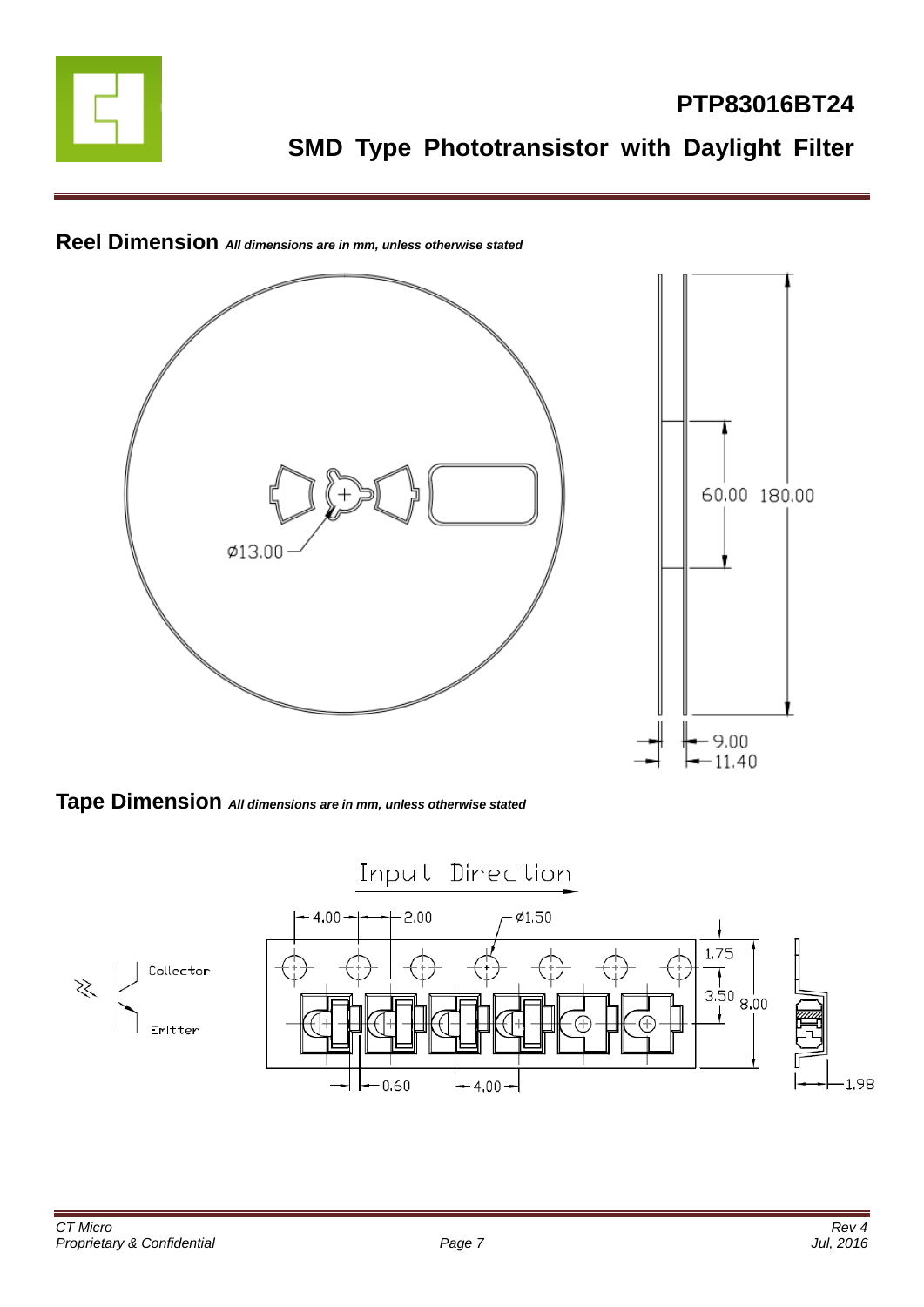

### **PTP83016BT24**

**SMD Type Phototransistor with Daylight Filter**

### **Reflow Profile**



| <b>Profile Feature</b>                     | <b>Pb-Free Assembly Profile</b>                   |
|--------------------------------------------|---------------------------------------------------|
| Temperature Min. (Tsmin)                   | $150^{\circ}$ C                                   |
| Temperature Max. (Tsmax)                   | $200^{\circ}$ C                                   |
| Time (ts) from (Tsmin to Tsmax)            | 60-120 seconds                                    |
| Ramp-up Rate $(tL$ to t <sub>P</sub> )     | 3°C/second max.                                   |
| Liquidous Temperature (TL)                 | $217^{\circ}$ C                                   |
| Time $(t_L)$ Maintained Above $(T_L)$      | $60 - 150$ seconds                                |
| Peak Body Package Temperature              | $260^{\circ}$ C +0 $^{\circ}$ C / -5 $^{\circ}$ C |
| Time (t <sub>P</sub> ) within 5°C of 260°C | 30 seconds                                        |
| Ramp-down Rate ( $T_P$ to $T_L$ )          | 6°C/second max                                    |
| Time 25°C to Peak Temperature              | 8 minutes max.                                    |